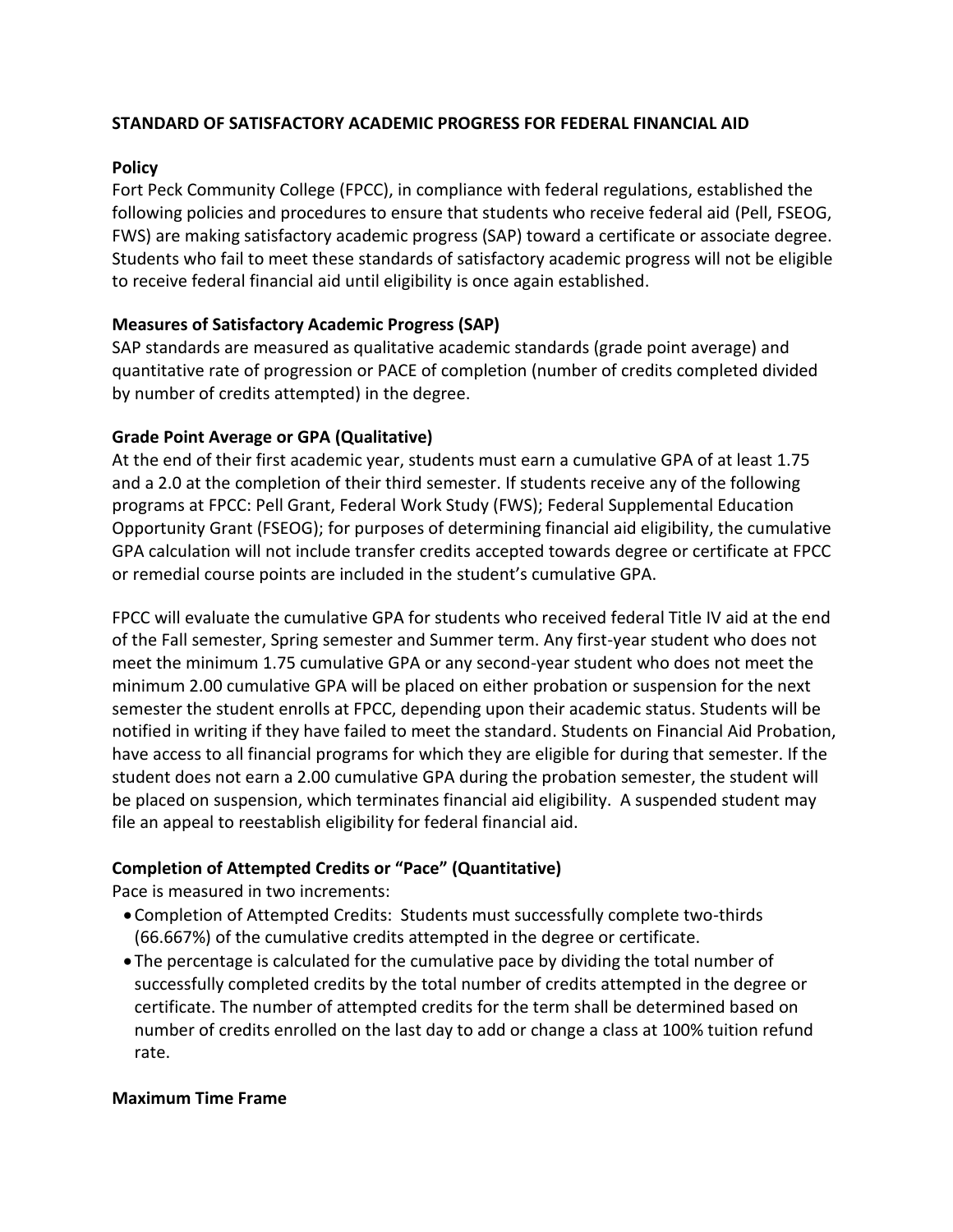All students are expected to complete the degree or certificate requirements within 150% of the published length of the program. For example, if a program requires 60 credits to complete, the student would be allowed 90 attempted credits (60 credits x 150% = 90 attempted credits) or if a program requires 30 credits to complete, the student would be allowed 45 attempted credits (30 credits x 150% = 45 attempted credits).

A student will be placed on Financial Aid Suspension if the student has not completed the degree requirements within the 150% maximum time frame. A student may appeal the disqualification status due to the 150% maximum time frame limitation.

The following are considered when evaluating a student's satisfactory academic progress:

- Successful Completions: Successfully completed credit hours include grades of A, B, C, D, and P (Pass). Credit hours that are not considered successfully completed include, I (Incomplete), WIP (Work-In Progress), F (Fail), and W (Withdraw); however, these hours are included as attempted hours. If a grade is officially changed by the instructor, the student is asked to notify the Financial Aid Office.
- When credits are first transferred in, the cumulative credit calculation on the academic transcript includes all transfer credits accepted by FPCC and will include all FPCC credits attempted and completed.
- FPCC does not monitor changes of majors. All grades earned, credits attempted and credits completed are included in the SAP determination even if the student has changed majors.
- All periods of a student's enrollment count when assessing progress, even periods in which the student did not receive Title IV or institutional funds.
- Remedial course credits are not included in the 66.667% semester and maximum time frame calculations.
- Audit classes are not considered in SAP measurements.
- Students may repeat a previously passed course once and have it calculated in federal financial aid payments. The highest grade of the two repeated courses is included in the GPA Calculation. Each repeated course credit is included in both the 66.667% and the maximum time frame calculations.

# **Monitoring Progress**

Financial aid satisfactory academic progress at FPCC is measured at the end of each semester and summer term. The overall cumulative grade point average (GPA), pace, and maximum time frame assessment will be based on the student's entire academic record.

#### **Failure to Maintain Satisfactory Academic Progress**

Students will be notified in writing if they have failed to meet the above standards

# **Financial Aid Warning**

A student is usually put in a warning status the first time he or she fails to meet the above standards. A student on financial aid warning may continue to receive financial aid, except for work study, for one payment period. A student does not need to take any action at this point unless he/she wishes to participate in the work study program while in the warning status.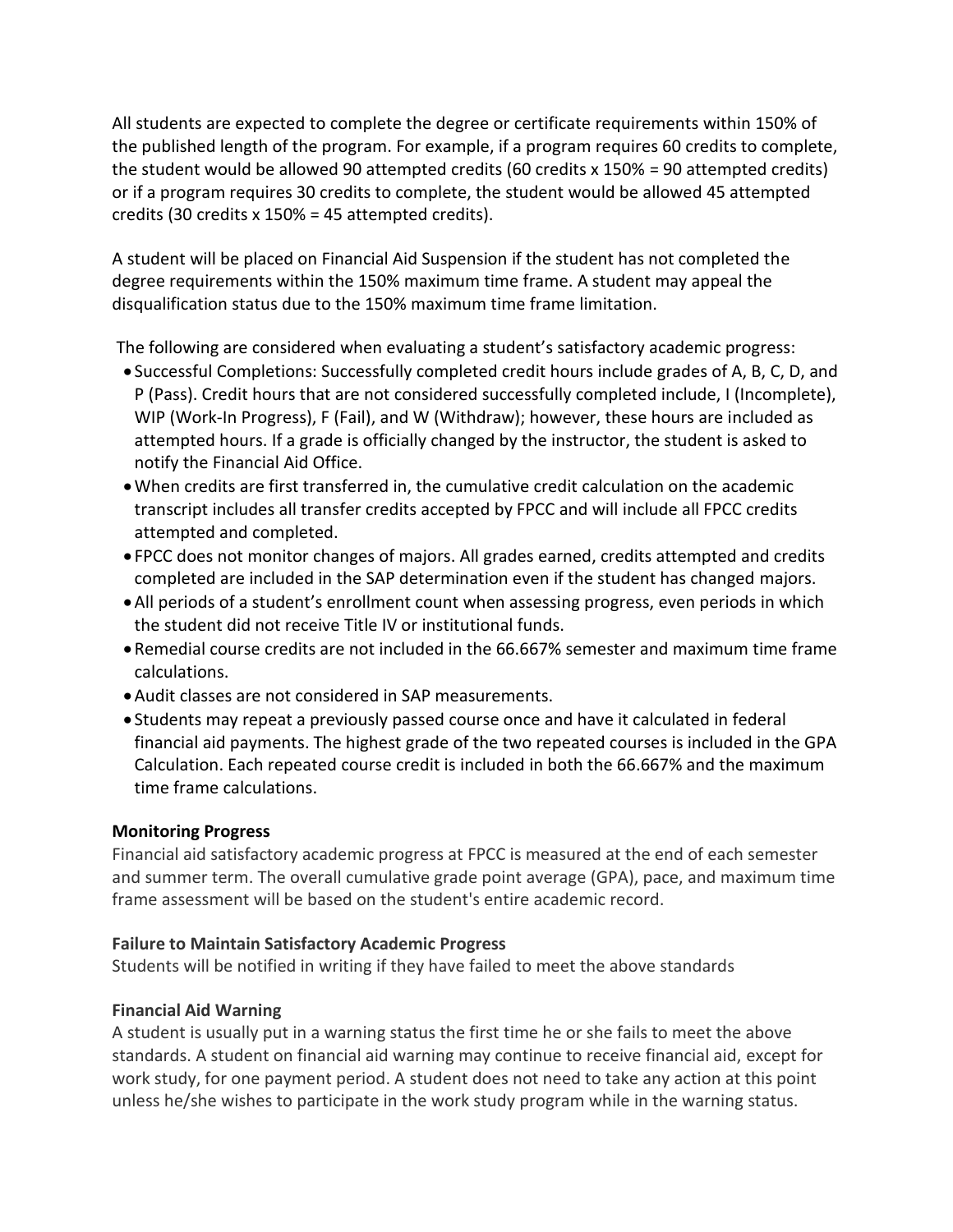Work study termination may be appealed in writing to the director of financial aid. The appeal should include a personal statement that clearly details the circumstances that hindered the student's academic performance, how the circumstances have been resolved or managed to permit the student to meet the standards, a plan of action to meet the conditions of the warning, and why working will not jeopardize that plan. Relevant documentation should accompany the appeal letter. At the end of the warning period, a student's satisfactory progress will be evaluated again. If it is determined that the student is meeting the minimum progress standards, the student will be considered to be in good standing and may continue to receive financial aid.

### **Financial Aid Termination**

If the student fails to meet the minimum satisfactory academic standards after the warning period, aid will be terminated for the subsequent payment period. Financial aid will be terminated for students with less than a 2.00 cumulative GPA after four semesters of attendance. The Academic Standards Committee may place a student on academic suspension if their term GPA is less than a 1.00. If a student is suspended for this reason, their aid will be terminated as well. If a student repeatedly withdraws from classes, financial assistance is terminated immediately when it is determined to be mathematically impossible for the student to be able to complete their degree objective within 150 percent of the published length of the program. Aid is also terminated for students who are dismissed from FPCC.

### **Regaining Financial Aid Eligibility**

Students whose financial aid has been terminated may regain eligibility for financial assistance by re-establishing the required GPA and/or completion ratios using their own resources. If a student regains satisfactory progress, they may receive financial assistance for the payment period in which they regain eligibility, but not for any payment period in which the student did not meet the standards. It is the responsibility of the student to notify financial aid personnel when he or she has re-established satisfactory academic progress.

# **Right to Appeal**

Financial assistance terminations, like academic suspensions, may be appealed. Generally, appeals will be granted for extraordinary circumstances beyond the student's ability to control, such as those described below. Appeals must be in writing and submitted to the director of financial assistance. The Academic Appeals Committee must grant academic reinstatement to students on academic suspension before the Financial Aid Office will consider an appeal for financial aid eligibility reinstatement.

The appeal should include a personal statement that clearly details the circumstances that hindered the student's academic performance, how the circumstances have been resolved or managed to permit the student to meet the standards, and relevant documentation should accompany the appeal form. Acceptable reasons to appeal include, but are not limited to: illness or injury of the student, illness or death of an immediate relative of the student, divorce or separation of the student, etc. Relevant documentation may include a physician's letter, hospital records, death certificate, obituary, or court documents.